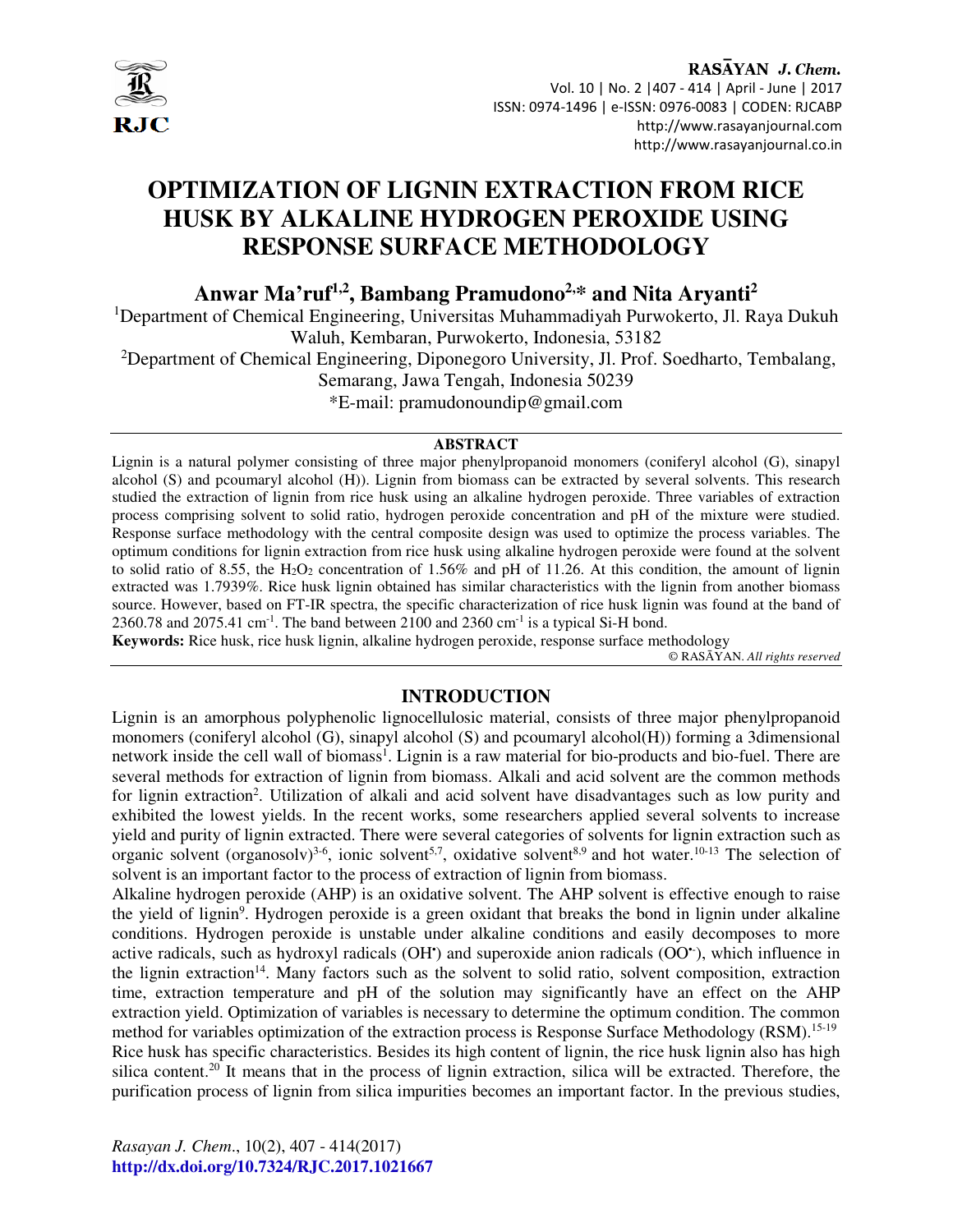the silica extracted in the process of lignin extraction from rice husk has not intensely been investigated.3- 4,21

The aims of this research are to determine the optimum condition of lignin extraction and describe silica extracted base on liquor concentration. Three process variables comprising solvent to solid ratio, the concentration of hydrogen peroxide and pH of the solution are evaluated. The RSM with central composite design (CCD) is applied to optimize the process variables of extraction. The CCD was effectively used to optimize the variables process. $22-24$ 

## **EXPERIMENTAL**

#### **Materials**

Rice husk was purchased from a local rice milling factory at Banyumas, Jawa Tengah, Indonesia. Rice husk was crushed to mesh size of  $40 - 60$  and dried at  $60^{\circ}$ C for 6 hours. Hydrogen peroxide solution (30%), sulfuric acid and sodium hydroxide were obtained from Merck. Demineralized water was produced by ELVA-VEOLIA water demineralized.

### **Isolation Process**

Lignin isolation process was performed by using an alkaline hydrogen peroxide solution. A total of 20 grams of rice husk was inserted into the 500 ml flask and then added 180 mL demineralized water containing  $1.5\%$  H<sub>2</sub>O<sub>2</sub> with the ratio of volume/weight of 9:1. The mixture was added by a 2N NaOH until pH of 11 was achieved. The mixture was then isolated at the temperature of  $100^{\circ}$ C by using the heating oil bath for 3 hours starting after the temperature reached 100°C. After the isolation process completed, the solution (liquor) was separated from the solids using a filter paper.

### **Analysis of Lignin and Silica Concentrations of Liquor**

Lignin concentration of liquor was analyzed by UV-Vis Spectrophotometer (UV-1800 SHIMADZU) with a resolution of 1 nm. Lignin concentration was done at the wavelength of 280 nm.<sup>25</sup> Silica concentration of liquor was analyzed by AAS (AA-6300 SHIMADZU). The analytical process was done using silica cathode lamp at the wavelength of 251.53 nm. Burning gasses were using nitrous oxide and ethylene.

### **Purification and Precipitation of Lignin**

Purification of lignin was executed by using microfiltration with the ceramic membrane. The ceramic membrane was supplied by Polymer and Membrane Research Center of Chemical Department of Universitas Muhammadiyah Purwokerto. Precipitation of lignin was carried out by adding H<sub>2</sub>SO<sub>4</sub> 2 N until pH of 2. The liquor was then stirred for 4 hours. The precipitated lignin was dried at the temperature of 60 °C for 6 hours. Rice husk lignin (RHL) obtained was then characterized using Fourier Transform Infrared (FT-IR) spectrophotometer.

### **Characterization Methods**

FT-IR spectrophotometer (SHIMADZU with DRS-8000) was used to analyze Fourier Transform Infrared spectroscopy using a KBr pellets. The KBr pellets consist of 300 mg KBr and 0.1 mg fine powder of lignin sample. Scans were recorded from 400 to 4000  $cm^{-1}$  at a resolution of 16  $cm^{-1}$ .

### **Design Experiment**

The optimization of isolation of lignin from rice husk was using response surface methodology with central composite design (CCD). The range and level of independent process variables are shown in Table-1. The response of each variable and interaction of variables was evaluated using a quadratic polynomial model equation. The equation of quadratic polynomials is described in Equation-1:

$$
Y = \beta_0 + \sum_{j=1}^{3} \beta_j X_j + \sum_{j=1}^{3} \beta_{jj} \beta_j^2 + \sum_{i < j} \beta_{ij} X_i X_j \tag{1}
$$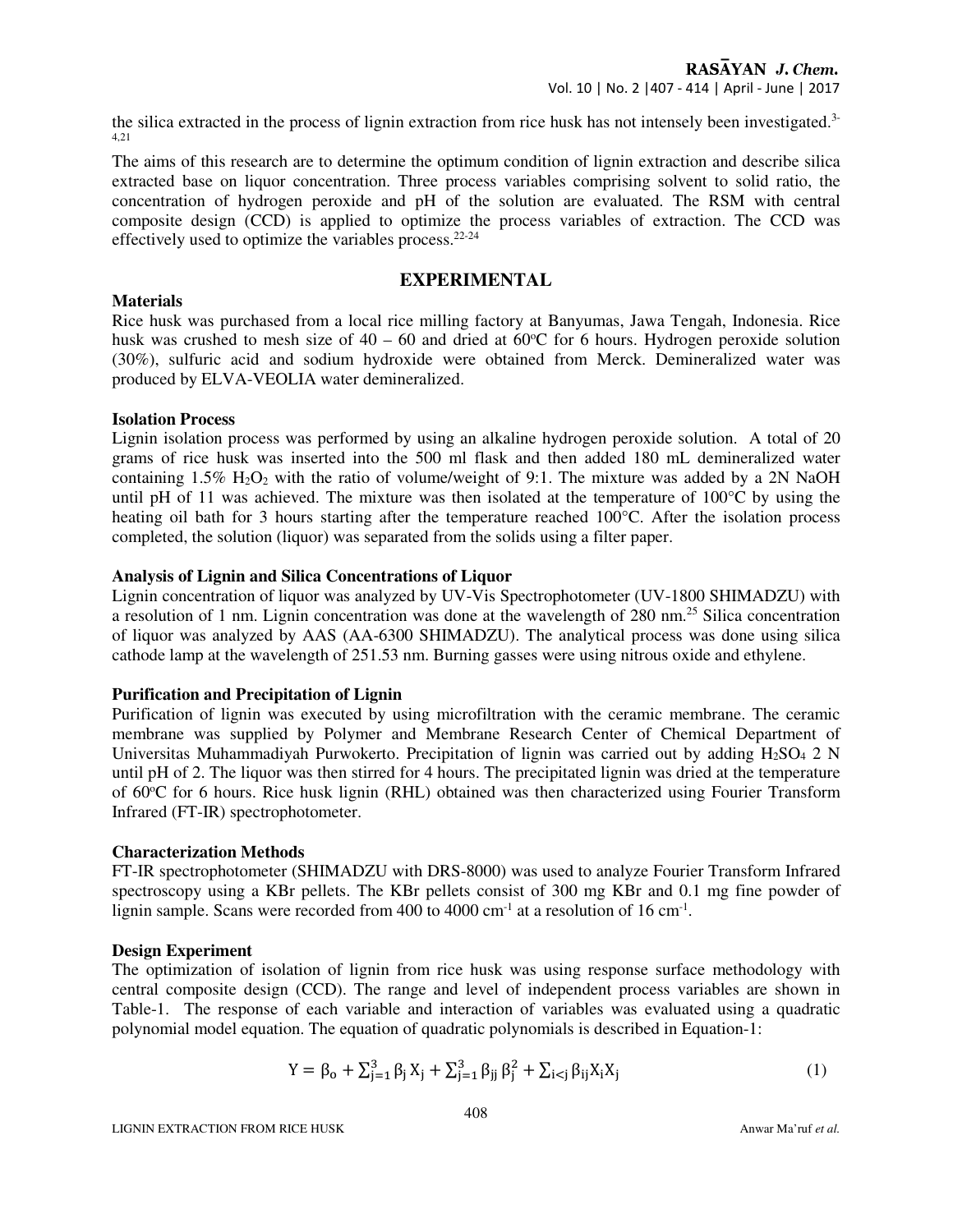The significance of each variable and interaction of variables was evaluated by P-value at the significance of 95%. The analysis of variance (ANOVA) using Fisher F-test was used to assess the each model obtained. STATISTICA 6 was used to analysis the models.

| Variables $(X)$                      | Range and levels |       |      |       |           |  |
|--------------------------------------|------------------|-------|------|-------|-----------|--|
|                                      | $-\alpha$        | - 1   |      |       | $+\alpha$ |  |
| Solvent/weight ratio $(X_1)$ , ml/gr | 7.32             | 8.00  | 9.00 | 10.00 | 10.68     |  |
| $H_2O_2$ Concentration $(X_2)$ , %   | 0.66             | .00   | 1.50 | 2.00  | 2.34      |  |
| $pH(X_3)$                            | 10.16            | 10.50 | 1.00 | 11.50 | 1.84      |  |

Table-1: Range and level of independent process variables

# **RESULTS AND DISCUSSION**

### **Model Fitting Analysis**

Analysis of Response Surface Methodology was done to study the influence of solid ratio, the concentration of hydrogen peroxide and pH of the solution on the concentration of lignin and silica of liquor. The design of experiment (DOE) of lignin extraction process is presented in Table-1. The research data used to assess the effect of process variables on the lignin and silica extracted are shown in Table-2. Table-2 shows that the concentration of lignin of liquor is in the range from 0.828% to 1.855%. On the other hand, the concentration of silica was found in value from 158.224 ppm to 1946.217 ppm. The multiple regression analysis was applied to the experiment data. The correlation of response variable and the test variables are determined by the second-order polynomial equation according to the coded values as expressed by equation (2) and (3):

$$
Y_{L} = 1.712436 + 0.410846 X_3 - 0.285710 X_3^{2}
$$
 (2)

$$
Y_{Si} = 1155.619 - 585.963 X_2^2 + 654.454 X_3
$$
 (3)

Where  $Y_L$  is the lignin concentration of liquor and  $Y_{Si}$  is the silica concentration of liquor calculated by the regression model,  $X_1$ ,  $X_2$ , and  $X_3$  are the coded variables.

The observed and predicted value of the lignin concentration of liquor  $(Y_L)$  and the silica concentration of liquor  $(Y_{Si})$  were examined and described in Figure-1 and Figure-2. This test was conducted to determine the suitability between the observed values and the predicted value.

The determination coefficients value ( $\mathbb{R}^2$ ) of 0.80178 and 0.79983 for Y<sub>L</sub> and Y<sub>Si</sub> show that the observed and predicted values have a good suitability.

The fit quality of the lignin concentration of liquor  $(Y_L)$  and the silica concentration of liquor  $(Y_{Si})$  model was examined with analysis of variance (ANOVA) as described in Table-3 and Table-4. Table-3 presents that the calculated F-value of the lignin concentration of liquor at 30.6121 is indeed higher than that of F distribution table (F-tabel  $_{(0,95;7,16)} = 3.4944$ ) at 5% level of significance. It shows the relationship between process variables with the lignin concentration of liquor. Table-4 displays that the calculated F-value of the silica concentration of liquor at 25.51346 is indeed higher than that of F distribution table (F-tabel  $(0.95,7,16) = 3.4944$ ) at 5% level of significance. It shows also that the silica concentration of liquor influenced by the process variables.

| Run | Solvent/solid ratio $(X_1)$ , | $H_2O_2$      | $pH(X_3)$   | Lignin             | <b>Silica</b>           |
|-----|-------------------------------|---------------|-------------|--------------------|-------------------------|
|     | ml/gr                         | Concentration |             | concentration of   | concentration of        |
|     |                               | $(X_2)$ , %   |             | liquor $(Y_L)$ , % | liquor $(Y_{Si})$ , ppm |
|     | $8.00(-1)$                    | $1.00(-1)$    | $10.50(-1)$ | 1.576              | 907.072                 |
|     | $8.00(-1)$                    | $1.00(-1)$    | $11.50(+1)$ | 1.576              | 934.457                 |
|     | $8.00(-1)$                    | $2.00(+1)$    | $10.50(-1)$ | 1.524              | 774.013                 |
|     | $8.00(-1)$                    | $2.00(+1)$    | $11.50(+1)$ | 1.629              | 1396.217                |
|     | $10.00 (+1)$                  | $1.00(-1)$    | $10.50(-1)$ | 0.828              | 226.563                 |

Table-2: Lignin and silica concentration of liquor at various process variables

LIGNIN EXTRACTION FROM RICE HUSK **Anwar Ma**'ruf *et al.* Anwar Ma'ruf *et al.* Anwar Ma'ruf *et al.*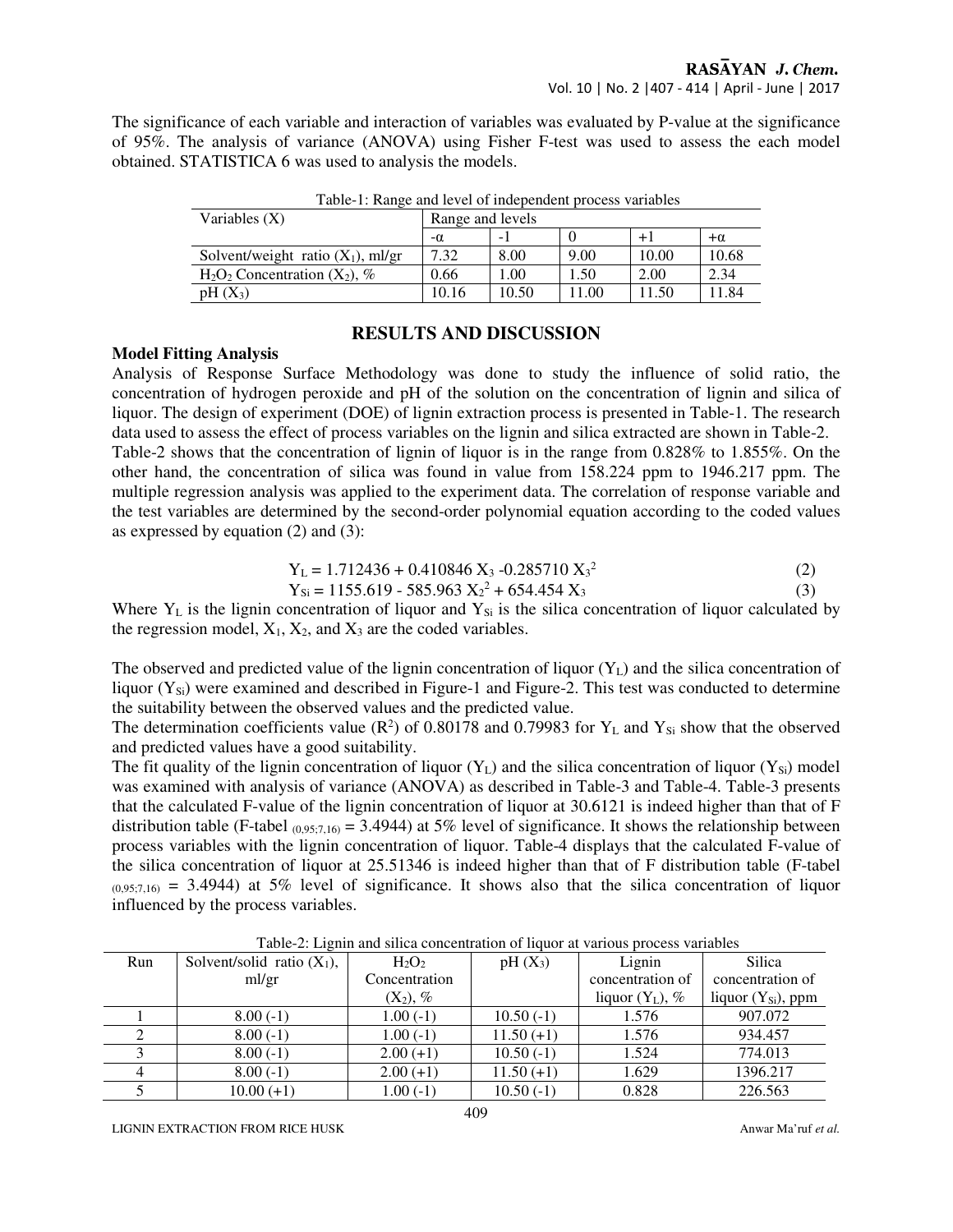# RASAYAN J. Chem.

| 6  | $10.00 (+1)$      | $1.00(-1)$       | $11.50(+1)$       | 1.454 | 991.530  |
|----|-------------------|------------------|-------------------|-------|----------|
| ⇁  | $10.00 (+1)$      | $2.00(+1)$       | $10.50(-1)$       | 0.974 | 352.385  |
| 8  | $10.00 (+1)$      | $2.00(+1)$       | $11.50(+1)$       | 1.454 | 1209.046 |
| 9  | 7.32 $(-\alpha)$  | 1.50(0)          | 11.00(0)          | 1.629 | 1089.145 |
| 10 | $10.68 (+\alpha)$ | 1.50(0)          | 11.00(0)          | 1.629 | 1799.836 |
| 11 | 9.00(0)           | $0.66(-\alpha)$  | 11.00(0)          | 1.454 | 158.224  |
| 12 | 9.00(0)           | $2.34 (+\alpha)$ | 11.00(0)          | 1.629 | 728.125  |
| 13 | 9.00(0)           | 1.50(0)          | $10.16(-\alpha)$  | 0.907 | 639.474  |
| 14 | 9.00(0)           | 1.50(0)          | $11.84 (+\alpha)$ | 1.855 | 1946.217 |
| 15 | 9.00(0)           | 1.50(0)          | 11.00(0)          | 1.629 | 1205.263 |
| 16 | 9.00(0)           | 1.50(0)          | 11.00(0)          | 1.629 | 882.237  |
| 17 | 9.00(0)           | 1.50(0)          | 11.00(0)          | 1.855 | 1339.474 |

Vol. 10 | No. 2 |407 - 414 | April - June | 2017



| $15.$ T. Model summarily of fight concentration of figuor $(x - 0.00170)$ |  |  |
|---------------------------------------------------------------------------|--|--|
|                                                                           |  |  |

| Table-3: ANOVA results for the lignin concentration of liquor model |               |            |             |         |  |
|---------------------------------------------------------------------|---------------|------------|-------------|---------|--|
| Source                                                              | Sum of square | Degree     | Mean Square | F-value |  |
|                                                                     |               | of freedom |             |         |  |
| SS regression                                                       | 1.2523        |            | 1.2523      | 30.6121 |  |
| SS error                                                            | 0.2863        |            | 0.040900    |         |  |
| SS total                                                            | L.4447        |            |             |         |  |
| $R^2$                                                               | 0.80178       |            |             |         |  |

|  | Table-4: ANOVA results for silica lignin concentration of liquor model |  |  |
|--|------------------------------------------------------------------------|--|--|
|  |                                                                        |  |  |

| Source         | Sum of square | Degree     | Mean Square | F-value  |
|----------------|---------------|------------|-------------|----------|
|                |               | of freedom |             |          |
| SS regression  | 2844461       |            | 2844461     | 25.51346 |
| SS error       | 780420        |            | 111489      |          |
| SS total       | 3898696.68    |            |             |          |
| D <sub>2</sub> | 0.79983       |            |             |          |

### **Effect of Process Variables**

Tabel-5 and Table-6 illustrate the effect of variables on lignin and silica concentration of liquor. Based on Table-5, it can be seen that the main factor for lignin extraction using AHP is pH of the mixture. The pvalue for the linear and quadratic coefficient is below 0.05. While the solvent to solid ratio and  $H_2O_2$ concentration are not significant (p-value  $> 0.05$ ).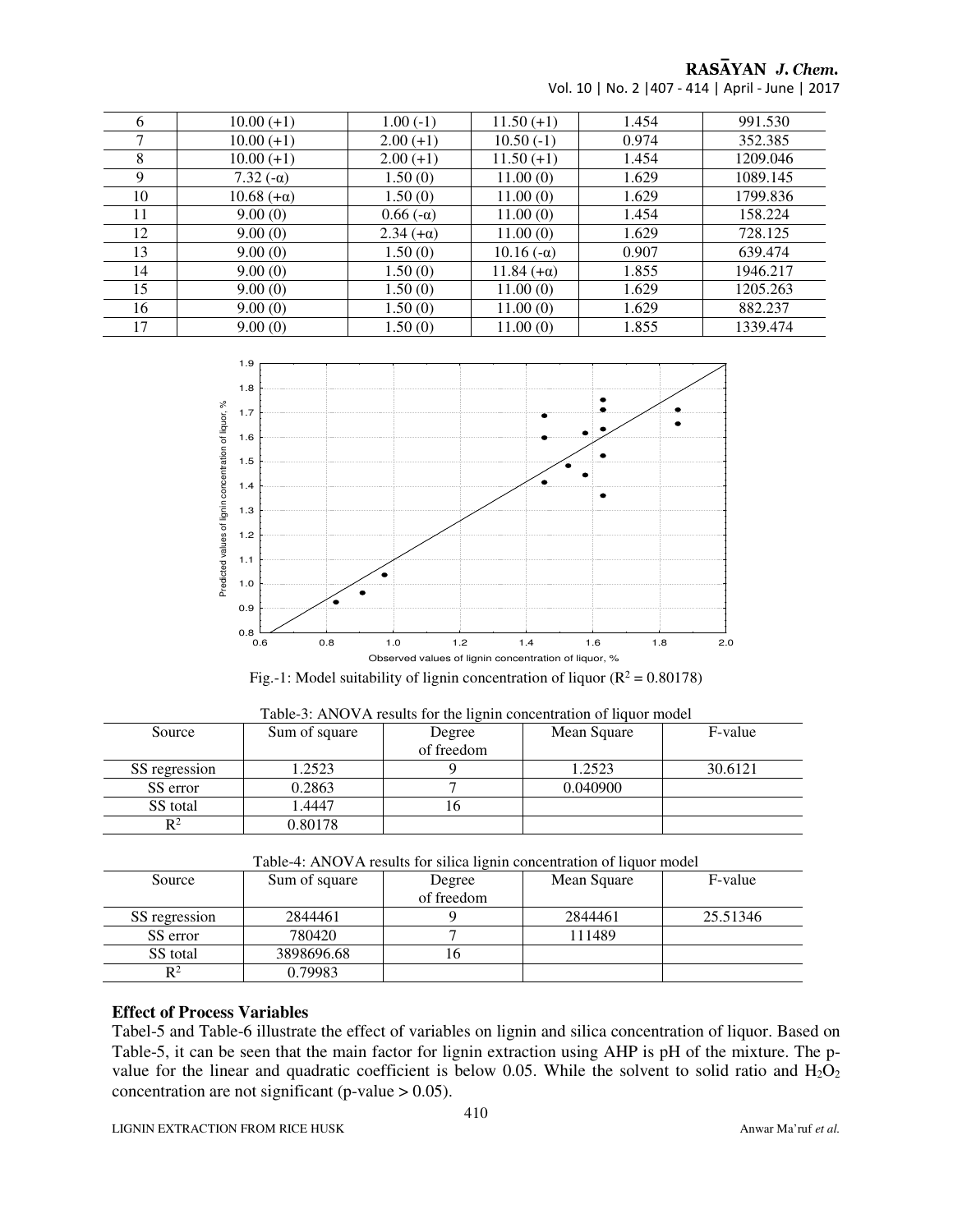

Fig.-2: Model suitability of silica concentration of liquor ( $\mathbb{R}^2 = 0.79983$ )

| Factors                          | Effect      | P-value  | Assignment |
|----------------------------------|-------------|----------|------------|
| Intercept                        | 1.712436    | 0.000002 |            |
| Solvent/solid ratio, $X_1(L)$    | $-0.233351$ | 0.070485 | ns         |
| Solvent/solid ratio, $X_1(Q)$    | $-0.110450$ | 0.389766 | ns         |
| $H_2O_2$ concentration, $X_2(L)$ | 0.064303    | 0.575358 | ns.        |
| $H_2O_2$ concentration, $X_2(Q)$ | $-0.172121$ | 0.196177 | ns         |
| $pH, X_3(L)$                     | 0.410846    | 0.007137 | S          |
| $pH, X_3(Q)$                     | $-0.285710$ | 0.049503 | s          |
| $X_1$ by $X_2$                   | 0.036433    | 0.806247 | ns         |
| $X_1$ by $X_3$                   | 0.250207    | 0.123693 | ns         |
| $X_2$ by $X_3$                   | $-0.010150$ | 0.945410 | ns.        |
| $R$ -sqr                         | 0.80178     |          |            |
| Adj.                             | 0.5439      |          |            |

Table-5: Effect estimates of variables on lignin concentration of liquor

 $s = (significant);$   $ns = (not significant)$ 

Table-6 shows that the two factors affecting the silica extracted on the lignin extraction of rice husk using AHP that are the  $H_2O_2$  concentration and pH of the mixture. The p-value for quadratic coefficient of  $H_2O_2$ concentration is  $0.02279$  (p-value < 0.05). And, p-value for linear coefficient of pH is  $0.00849$  (p-value < 0.05).

| Tuolo of Effect commutes of Turnteres on sincu concentration of hydrol |            |          |            |  |  |
|------------------------------------------------------------------------|------------|----------|------------|--|--|
| <b>Factors</b>                                                         | Effect     | P-value  | Assignment |  |  |
| Intercept                                                              | 1155.619   | 0.000539 |            |  |  |
| Solvent/solid ratio, $X_1(L)$                                          | $-5.419$   | 0.976914 | ns         |  |  |
| Solvent/solid ratio, $X_1(Q)$                                          | 122.075    | 0.558775 | ns         |  |  |
| $H_2O_2$ concentration, $X_2$ (L)                                      | 238.781    | 0.227924 | ns         |  |  |
| $H_2O_2$ concentration, $X_2$ (Q)                                      | $-585.963$ | 0.021525 |            |  |  |
| $pH, X_3(L)$                                                           | 654.454    | 0.008491 |            |  |  |
| $pH, X_3(Q)$                                                           | 14.846     | 0.942588 | ns         |  |  |
| $X_1$ by $X_2$                                                         | 3.660      | 0.988066 | ns         |  |  |
| $X_1$ by $X_3$                                                         | 243.010    | 0.337604 | ns         |  |  |

Table-6: Effect estimates of variables on silica concentration of liquor

LIGNIN EXTRACTION FROM RICE HUSK Anwar Ma<sup>'ruf</sup> *et al.* Anwar Ma'ruf *et al.* Anwar Ma'ruf *et al.*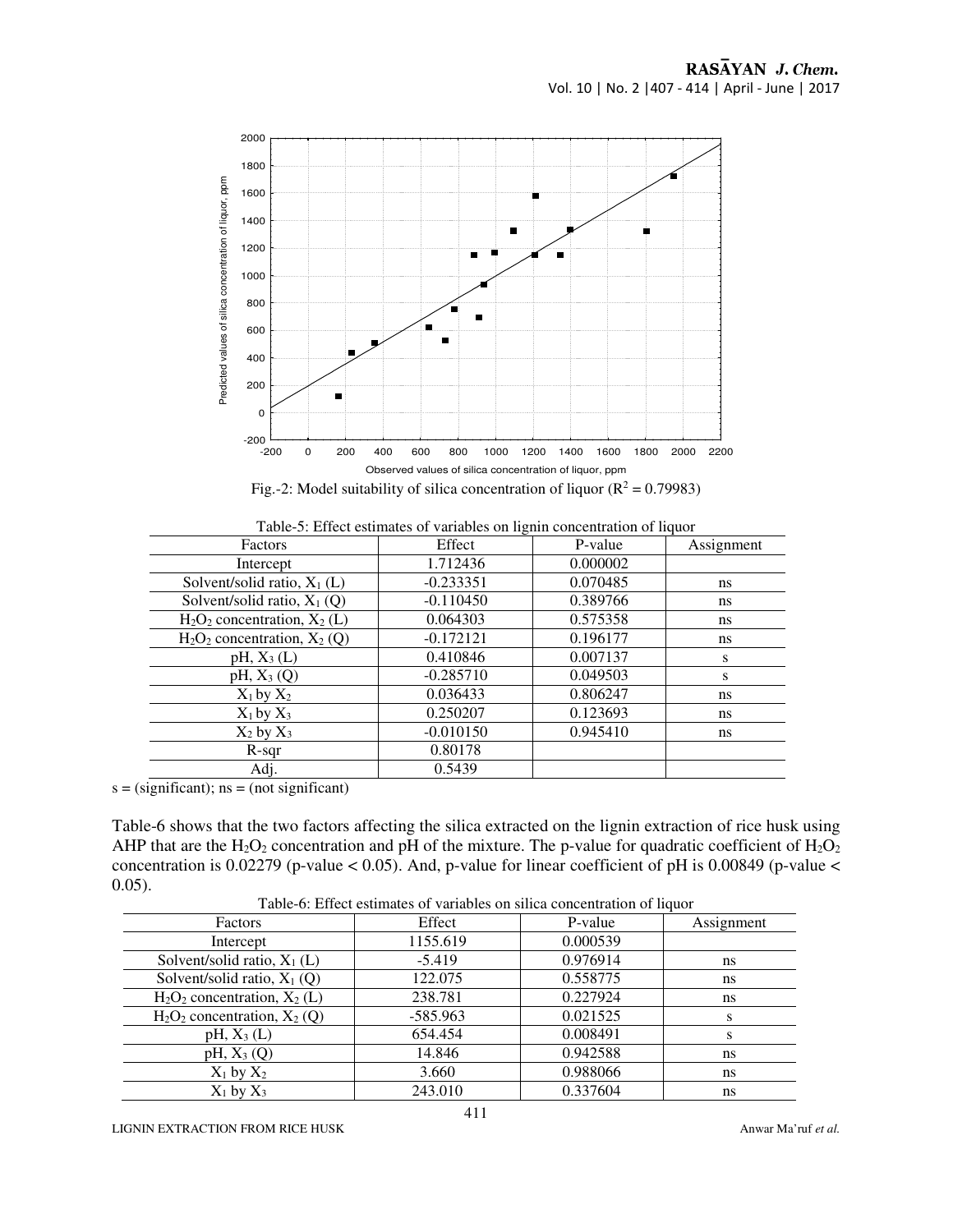RASAYAN J. Chem.

Vol. 10 | No. 2 |407 - 414 | April - June | 2017



Fig.-3: Three-dimensional response surface: (a) silica concentration of liquor; (b) silica concentration of liquor

Table-7 shows that the optimum conditions for lignin extraction from rice husk using AHP are at the solvent to solid ratio of 8.55, the  $H_2O_2$  concentration of 1.56% and pH of 11.26. At optimum condition, the amount of lignin extraction is 1.7939%. Figure-3 shows the lignin and silica concentration of liquor at various pH and  $H_2O_2$  concentration. At the optimum condition, the amount of silica extracted is 1,631.80 ppm.

| Table-7: Critical value of lignin extraction using AHP |          |          |          |  |  |
|--------------------------------------------------------|----------|----------|----------|--|--|
| Factors                                                | Observed | Critical | Observed |  |  |
|                                                        | minimum  | value    | maximum  |  |  |
| Solvent/solid ratio, $X_1$                             | 7.31821  | 8.55564  | 10.68179 |  |  |
| $H_2O_2$ concentration, $X_2$                          | 0.65910  | 1.56219  | 2.34090  |  |  |
| $pH, X_3$                                              | 10.15910 | 11.26111 | 11.84090 |  |  |

#### **FT-IR Characteristics of Pure Lignin**

Figure-4 shows the spectra of pure rice husk lignin obtained. The band between  $3330-3400$  cm<sup>-1</sup> is a typical of hydroxyl groups (O - H stretch) in phenolic and aliphatic structures. The peak at 2924.09 and 2854.65 cm<sup>-1</sup> indicated a sp<sup>3</sup> C-H stretching in methyl (-CH<sub>3</sub>), methylene (=CH<sub>2</sub>/-CH<sub>2</sub>-) and methoxy (-OCH<sub>3</sub>) groups.<sup>21</sup> In the carbonyl/carboxyl region, a weak band is found at 1720.50 cm<sup>-1</sup>, originating from unconjugated carbonyl/carboxyl stretching<sup>26</sup>. The band at 1635.64 cm<sup>-1</sup> confirms a C=O stretching in conjugated p-substituted aryl ketones<sup>21</sup>. The range band of p-substituted aryl ketones is found at 1670– 1640 cm<sup>-1</sup>. An Aromatic skeleton vibration is showed at the band of 1512.19 cm<sup>-1</sup>.

The band at  $1396.48$  cm<sup>-1</sup> is a typical aromatic skeleton vibration combined with C-H in plane deformations, while 1365.80 cm<sup>-1</sup> is of aliphatic C-H stretching in CH<sub>3</sub> (not -OCH<sub>3</sub>) and phenolic  $-Q-H$ . The band at  $1211.00 \text{ cm}^{-1}$  shows C-C plus C-O plus C=O stretching (G condensed > G etherified, typical of G units).<sup>21</sup> FT-IR spectra indicate the spectral features of GSH type lignin that are the band at 1134 and 864.11 cm<sup>-1 27</sup>. The aromatic C–H deformation at 1064.71 cm<sup>-1</sup> appears as aromatic C-H in plane deformation (G > S) plus C-O deformation in primary alcohols plus C=O stretching (unconjugated).<sup>21</sup>

LIGNIN EXTRACTION FROM RICE HUSK **Anwar Ma**'ruf *et al.* Anwar Ma'ruf *et al.* Anwar Ma'ruf *et al.*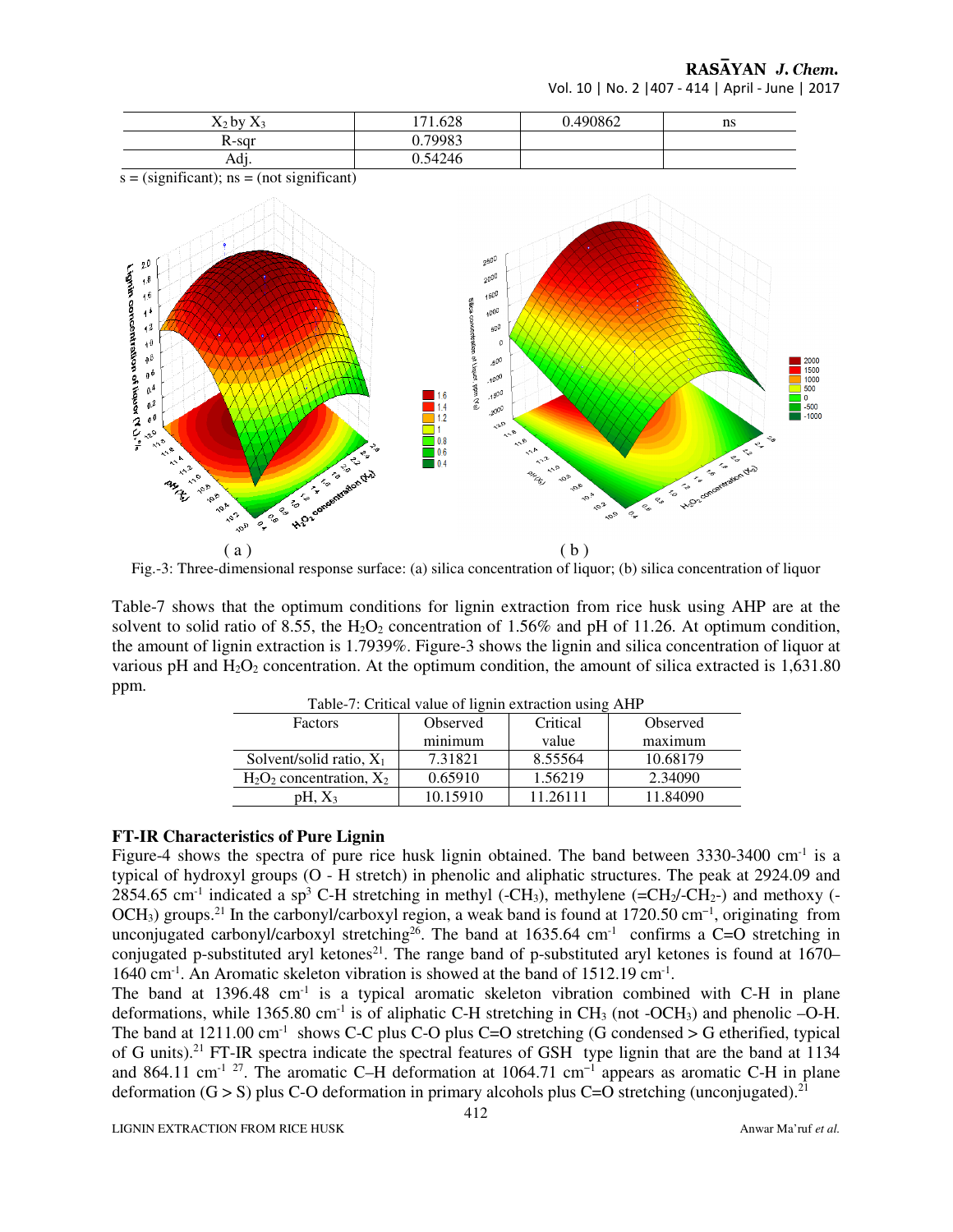### RASAYAN J. Chem. Vol. 10 | No. 2 |407 - 414 | April - June | 2017

Commonly, the RHL obtained has similar characteristics with lignin from another biomass source. However, based on FT-IR spectra, the RHL was found having specific characteristics at the band of 2360.78 and 2075.41 cm<sup>-1</sup>. The band between  $2100 - 2360$  cm<sup>-1</sup> is a typical Si-H bond.<sup>28-30</sup> It means that the lignin still containing Silica. Singh and Dhepe<sup>21</sup> reported the FT-IR characteristics of RHL extracted by the organosoly process. Their report showed no peak at the band of  $2360.78$  and  $2075.41$  cm<sup>-1</sup>



Fig.-4: FT-IR spectra of pure rice husk lignin (RHL)

### **CONCLUSION**

Alkaline hydrogen peroxide (AHP) is of oxidative solvents. AHP solvent is effective enough to raise the yield of lignin obtained from rice husk. Optimization of process variables was success done by response surface methodology with the central composite design. The optimum conditions for lignin extraction from rice husk using AHP are at the solvent to solid ratio of 8.55, the  $H_2O_2$  concentration of 1.56% and pH of 11.26. At optimum condition, the amount of lignin extraction is 1.7939%. RHL obtained has similar characteristics with lignin from another biomass source. However, based on FT-IR spectra, RHL has specific characteristics that are at the band of 2360.78 and 2075.41 cm<sup>-1</sup>. The band between 2100 and  $2360$  cm<sup>-1</sup> is a typical Si-H bond.

#### **ACKNOWLEDGEMENT**

This study was supported by dissertation scholarship program of LPDP, Ministry of Finance of Indonesia.

### **REFERENCES**

- 1. S. Y. Adaganti, B. M. Kulkarni, G. P. Desai, and S. Shanmukhappa, *Int. J. Curr. Eng. Technol.*, **4(2)**, 542(2014).
- 2. K. Ross and G. Mazza, *Int. J. Mol. Sci.*, **11(10)**, 4035(2010).
- 3. H. Zhang, X. Zhao, X. Ding, and H. Lei, Z. Wang, *Bioprocess Biosyst. Eng*., **36(8)**, 1149 (2013).